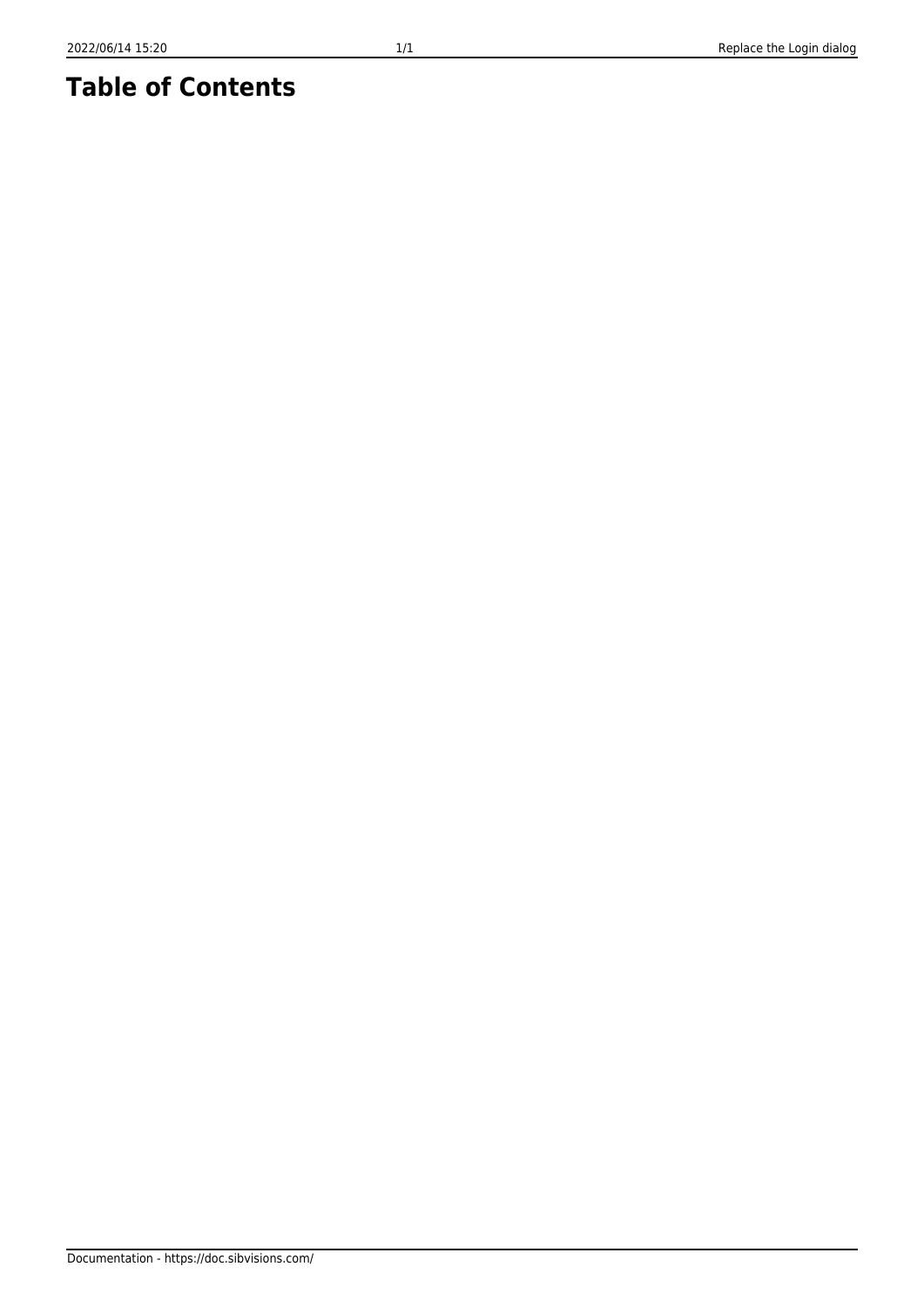It's possible to customize the standard login dialog a little bit as described in [this article.](https://doc.sibvisions.com/vaadin/customize_login)

If you want full control of the login dialog, it's better to replace the dialog with a custom one. In our example, we'll create a login dialog with additional buttons to do custom authentication steps, e.g.

 $\pmb{\times}$ 

If you use the **standard application layout**, do following:

In your web.xml (WebContent/WEB-INF directory), search:

```
<init-param>
   <param-name>main</param-name>
   <param-value>com.sibvisions.apps.projx.ProjX</param-value>
</init-param>
```
and replace it with:

```
<init-param>
   <param-name>main</param-name>
   <param-value>com.sibvisions.apps.customlogin.MyCustomApplication</param-
value>
</init-param>
```
If you use the **corporation application layout**, do following:

In your web.xml (WebContent/WEB-INF directory), search:

```
<servlet-class>com.sibvisions.rad.ui.vaadin.server.VaadinServlet</servlet-
class>
```
and add the following:

```
<init-param>
   <param-name>Application.Login.corporation.classname</param-name>
   <param-value>com.sibvisions.apps.customlogin.MyCustomLogin</param-value>
\langleinit-param\rangle
```
Finally, let us create the source files (in src.server folder):

- com.sibvisions.apps.customlogin.**MyCustomApplication** (only for standard layout mode, but also works in corporation mode)
- com.sibvisions.apps.customlogin.**MyCustomLogin**

The Application simply creates the login, e.g.:

[MyCustomApplication.java](https://doc.sibvisions.com/_export/code/vaadin/replace_login?codeblock=4)

package com.sibvisions.apps.customlogin;

import javax.rad.application.genui.UILauncher;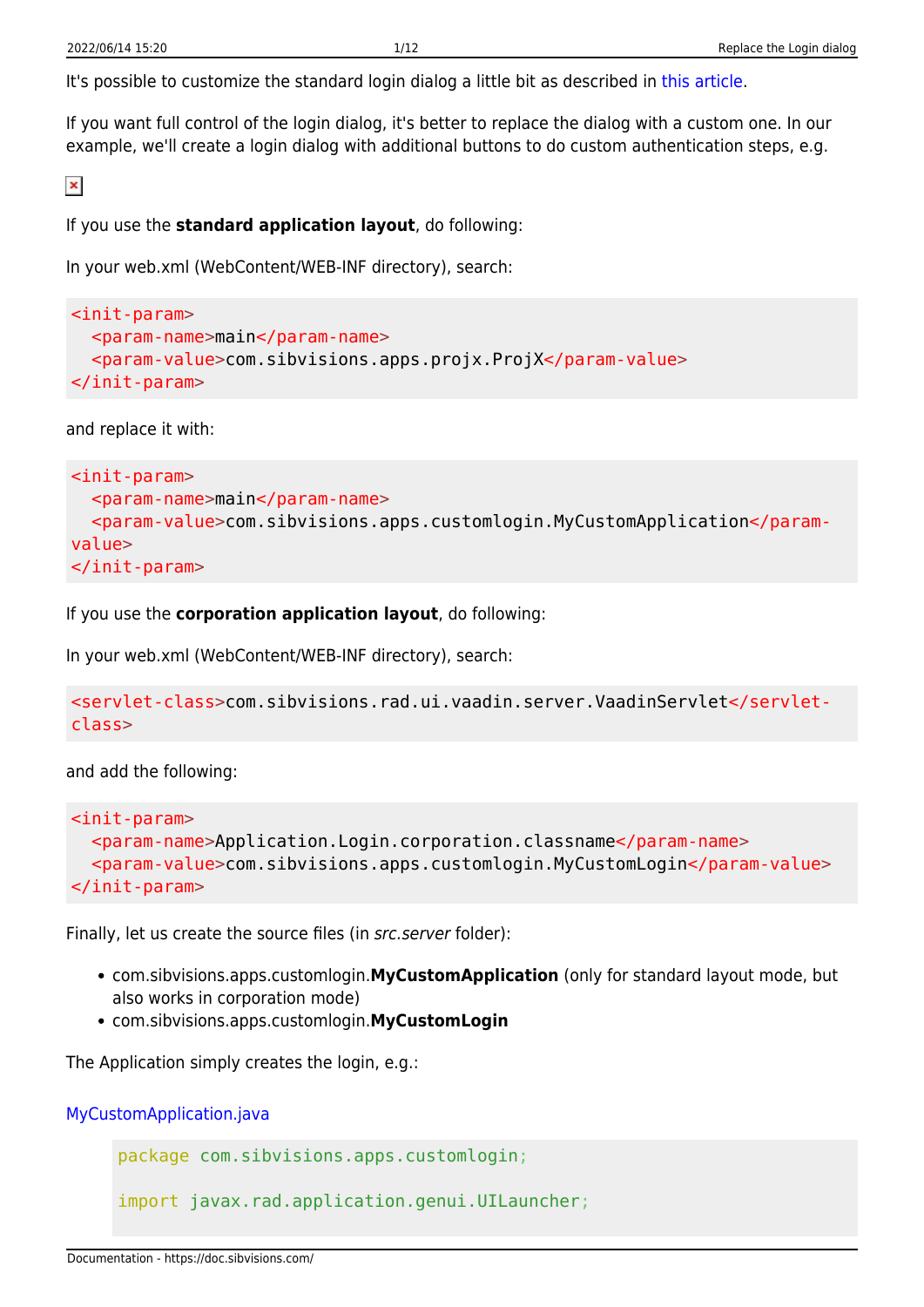```
import com.sibvisions.apps.projx.ILogin;
import com.sibvisions.apps.projx.ProjX;
public class MyCustomApplication extends ProjX
{
     public MyCustomApplication(UILauncher pLauncher) throws Throwable
     {
          super(pLauncher);
 }
     @Override
     protected ILogin createLogin() throws Throwable
     {
          if (getLauncher().isWebEnvironment())
     {
          return new MyCustomLogin();
\begin{array}{ccc} \end{array} return super.createLogin();
     }
}
```
We'll use our custom login, only in web environment. This is all.

The login class contains a little bit more code:

[MyCustomLogin.java](https://doc.sibvisions.com/_export/code/vaadin/replace_login?codeblock=5)

```
package com.sibvisions.apps.customlogin;
import javax.rad.genui.component.UIButton;
import javax.rad.genui.container.UIPanel;
import javax.rad.genui.layout.UIFormLayout;
import javax.rad.ui.Style;
import com.sibvisions.apps.vaadin.web.WebLogin;
import com.vaadin.ui.Component;
import com.vaadin.ui.CssLayout;
public class MyCustomLogin extends WebLogin
{
     private UIPanel panCustomButtons;
     @Override
     protected void createLogin()
     {
         super.createLogin();
         updateUI();
     }
```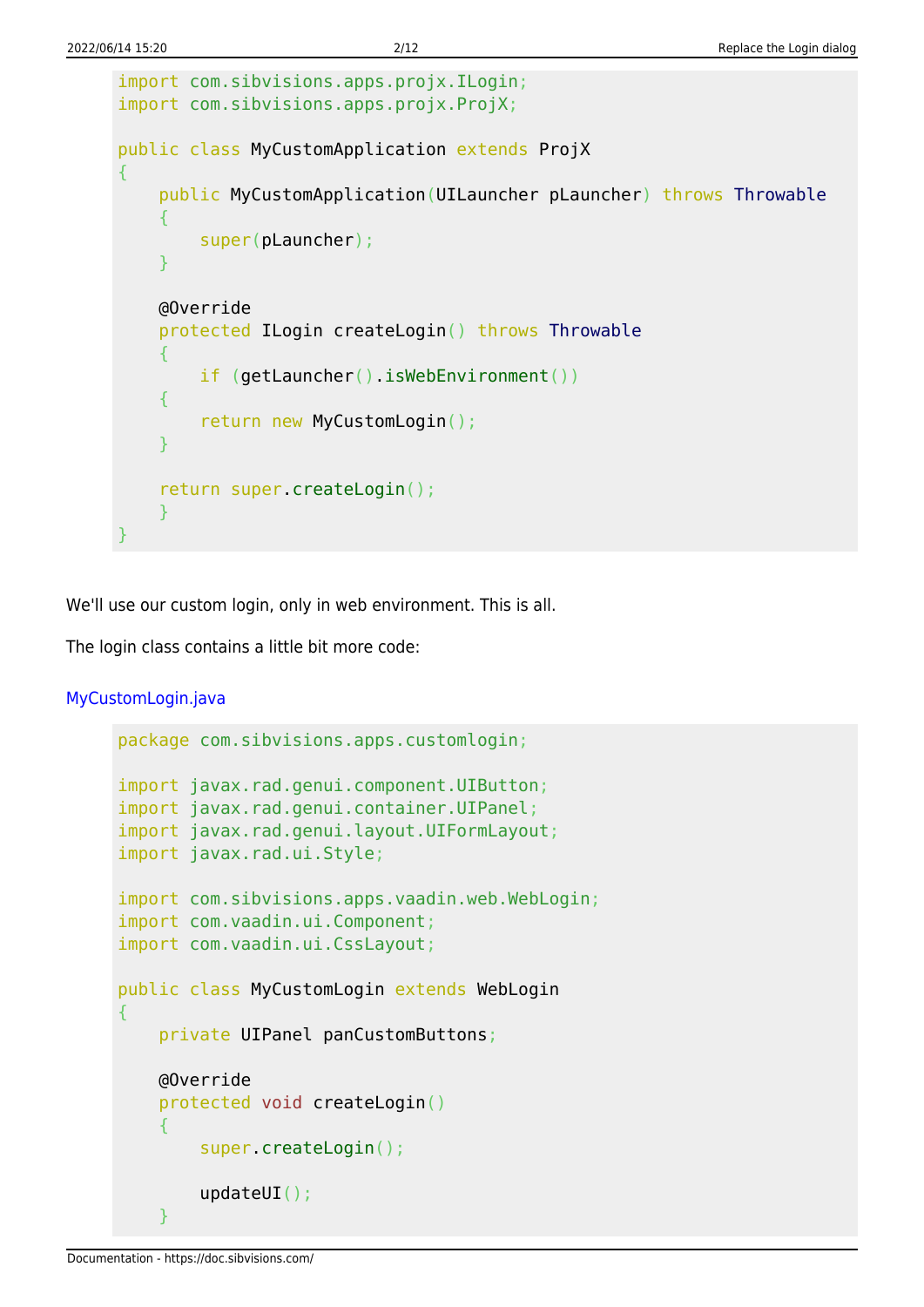```
 @Override
     protected void handleLoginError(Throwable pException)
     {
         super.handleLoginError(pException);
         //important, because the error area will be added dynamically
         updateUI();
     }
     private void updateUI()
\overline{\phantom{a}} if (!isChangePassword())
 {
             CssLayout cssl =
(CssLayout)getInfoLabel().getParent().getParent();
             //cleanup
             if (panCustomButtons != null)
\{cssl.removeComponent((Component)panCustomButtons.getResource());
 }
             else
\{ UIFormLayout flCustomButtons = new UIFormLayout();
//flCustomButtons.setHorizontalAlignment(IAlignmentConstants.ALIGN_CENT
ER);
                 flCustomButtons.setMargins(10, 18, 5, 18);
                 flCustomButtons.setHorizontalGap(10);
                 panCustomButtons = new UIPanel(flCustomButtons);
                 UIButton butISA = new UIButton("ISA");
                 butSAM.eventAction().addListener(this, "doISA");
                 Style.addStyleNames(butISA, "default", "isa");
                UIButton butSAM = new UIButton("SAM");
                 butSAM.eventAction().addListener(this, "doSAM");
                 Style.addStyleNames(butSAM, "default", "sam");
                 panCustomButtons.add(butISA,
flCustomButtons.getConstraints(0, 0));
                 panCustomButtons.add(butSAM,
flCustomButtons.getConstraints(1, 0));
 }
             //always above the "error area"
cssl.addComponent((Component)panCustomButtons.getResource(), 2);
 }
     }
```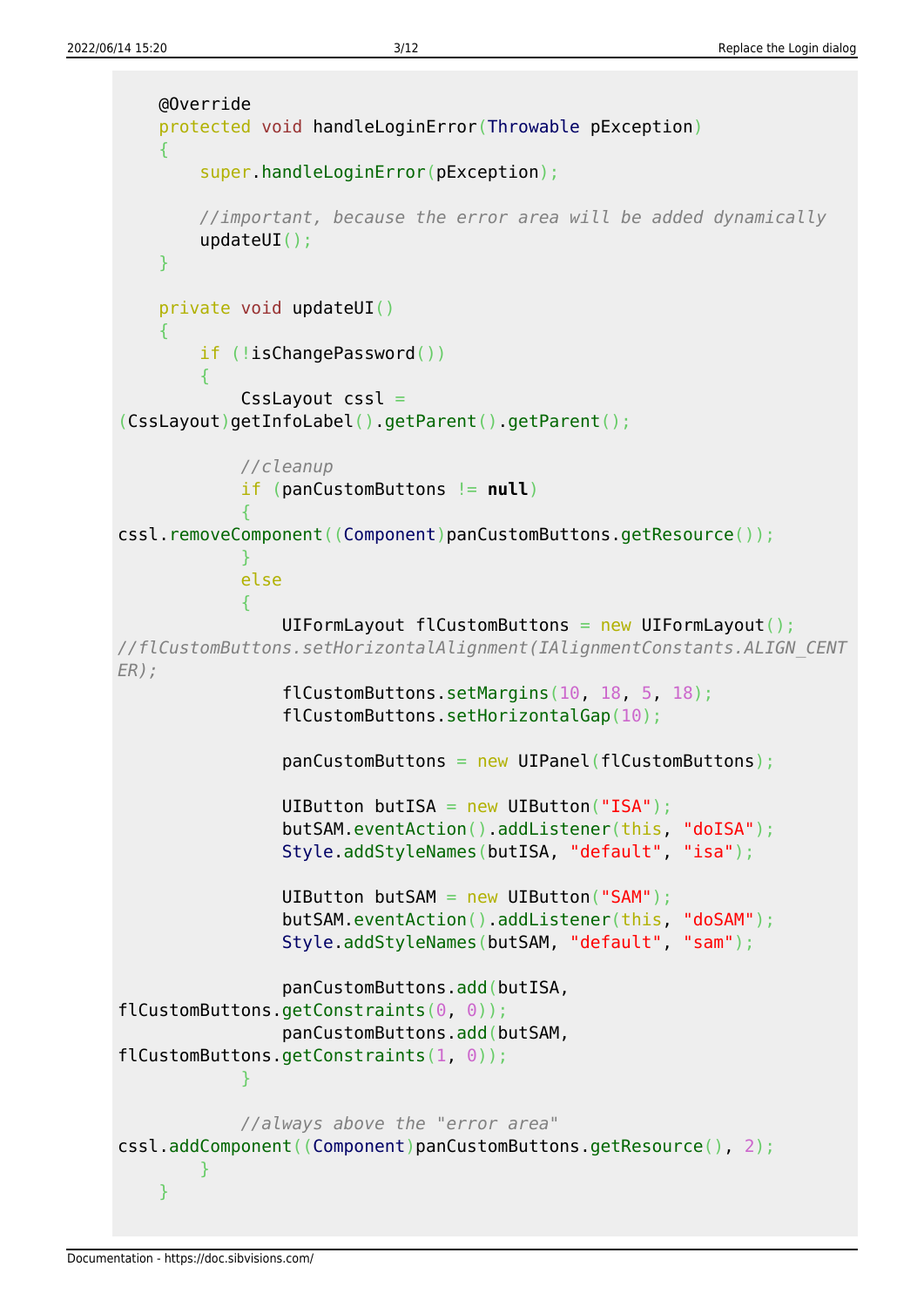```
 public void doISA() throws Throwable
     {
          ((RemoteApplication)getApplication()).showInformation(null,
"ISA pressed!");
     }
     public void doSAM() throws Throwable
\overline{\phantom{a}} ((RemoteApplication)getApplication()).showInformation(null,
"SAM pressed!");
     }
}
```
Our code adds two new buttons and adds shows an information if one of the two buttons were pressed.

The stylesheet definition for the new buttons are:

```
.loginwindow .default.v-button.isa
{
     background: red;
     border-color: darkred;
}
.loginwindow .default.v-button.isa.v-pressed,
.loginwindow .default.v-button.isa:active
{
     background: red;
     border-color: darkred;
}
.loginwindow .default.v-button.isa:focus
{
     border-color: darkred;
     box-shadow: 0 0 4px darkred;
}
.v-button.isa:focus:after
{
     border-color: darkred;
    box-shadow: none;
}
.loginwindow .default.v-button.sam
{
     background: green;
     border-color: darkgreen;
}
.loginwindow .default.v-button.sam.v-pressed,
```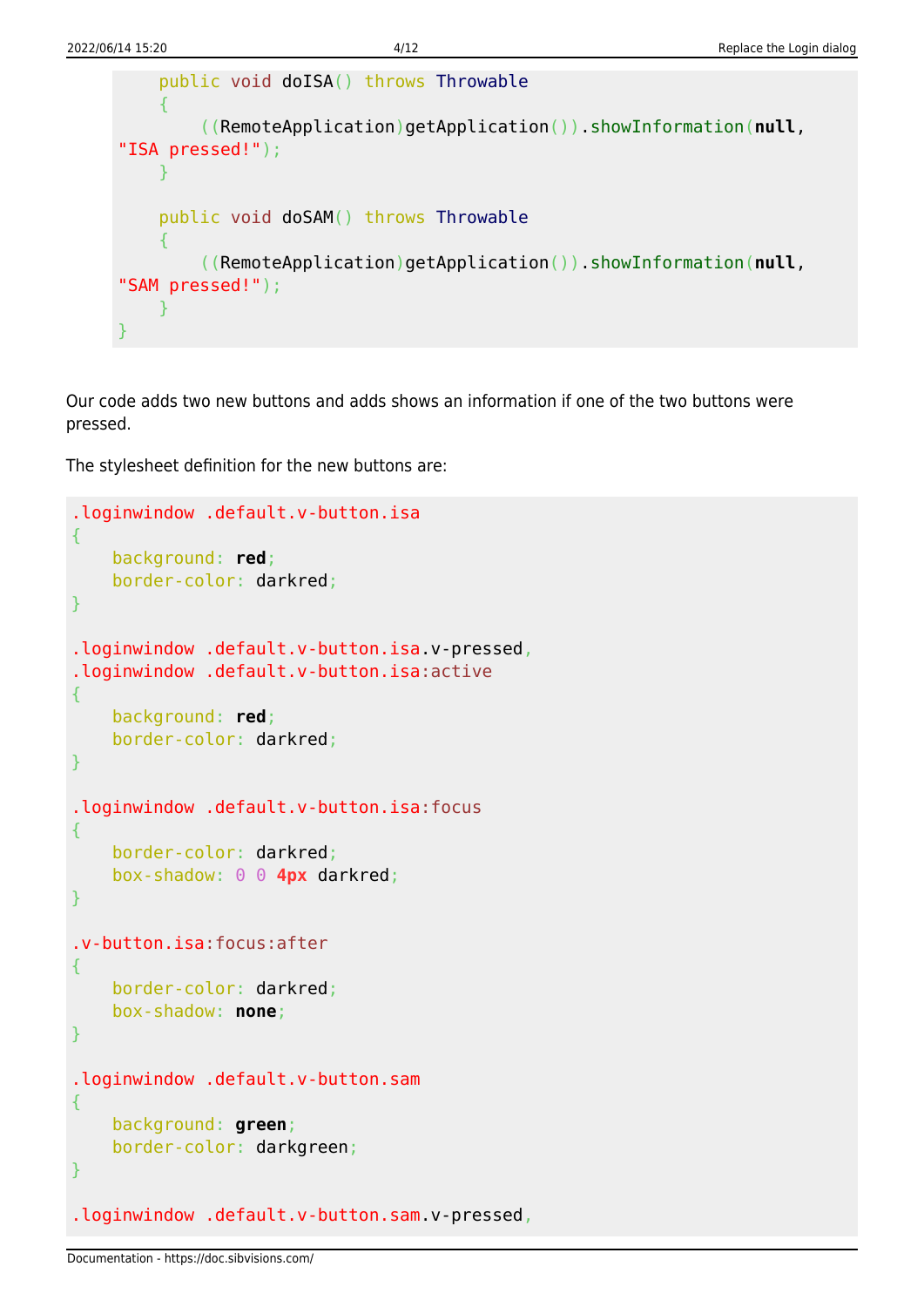```
.loginwindow .default.v-button.sam:active
{
     background: green;
     border-color: dargreen;
}
.loginwindow .default.v-button.sam:focus
{
     border-color: darkgreen;
     box-shadow: 0 0 4px darkgreen;
}
.v-button.sam:focus:after
{
     border-color: darkgren;
     box-shadow: none;
}
```
If you want to create a complete new layout for the login dialog, simply write your own code in **createLogin** method and don't call **super.createLogin()**.

The **createLogin** method of WebLogin:

## [WebLogin.java](https://doc.sibvisions.com/_export/code/vaadin/replace_login?codeblock=7)

```
protected void createLogin()
{
     sNewPassword = null;
     sConfirmPassword = null;
     boolean bChangePwd = isChangePassword();
    cslayLoginPanel = new CssLayout();
     cslayLoginPanel.addStyleName("login-panel");
     cslayLoginPanel.setSizeFull();
    layoutMode = getLayoutMode();
    boolean bMini = layoutMode == LayoutMode.Mini;
     if (bMini)
     {
         winLogin.addStyleName("small");
         cslayLoginPanel.addStyleName("small");
     }
     else
     {
        winLogin.removeStyleName("small");
     }
```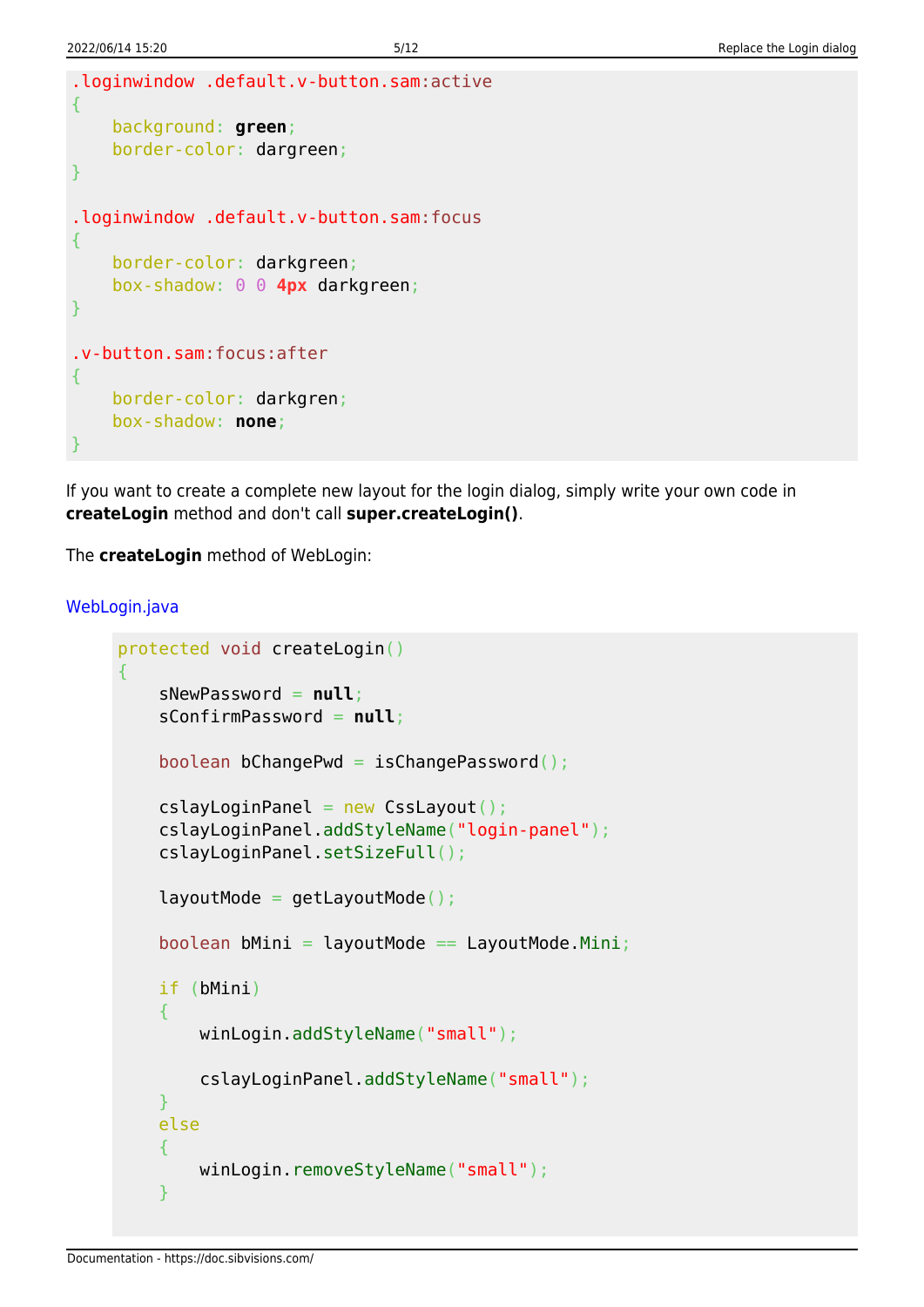```
 //-----------------------------------------------------------------
-----------
    // Header
     //-----------------------------------------------------------------
-----------
        lbLabel();
         lblTitle.setSizeUndefined();
         lblTitle.addStyleName("welcome");
        lbLabel();
         lblInfo.setSizeUndefined();
         lblInfo.addStyleName("info");
        Label();
         lblError.setSizeUndefined();
         lblError.addStyleName("welcomerror");
    VerticalLayout vlayLabels = new VerticalLayout();
     vlayLabels.setSpacing(false);
     vlayLabels.setWidth("100%");
     vlayLabels.setSizeUndefined();
     vlayLabels.setMargin(true);
     vlayLabels.addStyleName("labels");
     vlayLabels.addComponent(lblTitle);
     vlayLabels.addComponent(lblError);
     if (!bMini)
     {
         vlayLabels.addComponent(lblInfo);
     }
     //-----------------------------------------------------------------
        -----------
     // Username and Password
     //-----------------------------------------------------------------
-----------
     AbstractOrderedLayout aolFields;
     if (bMini)
     {
        aolFields = new VerticalLayout();
     }
     else
     {
        aolFields = new HorizontalLayout();
     }
     aolFields.setSpacing(true);
```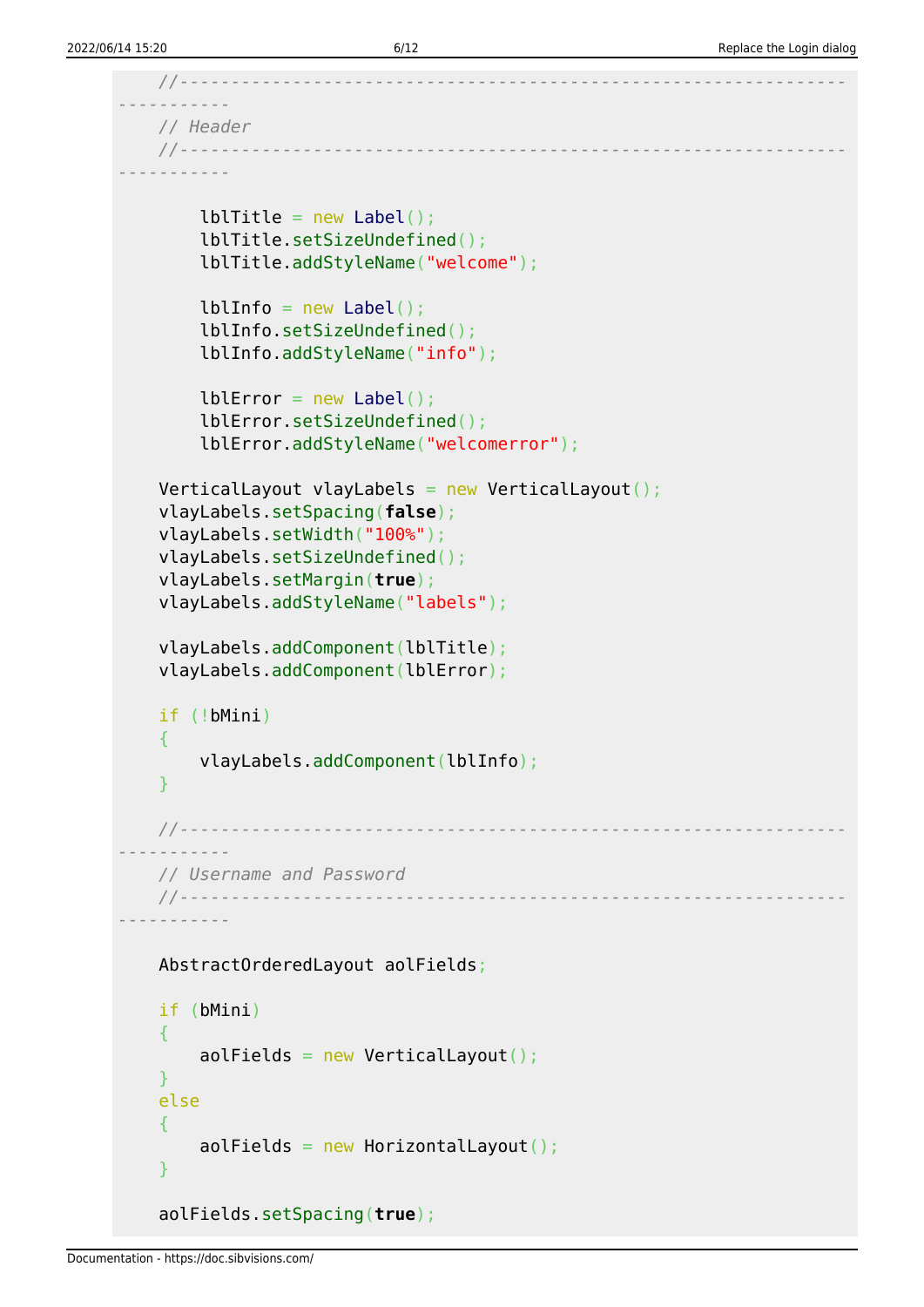```
 aolFields.setMargin(true);
    aolFields.addStyleName("fields");
        tfUserName = new TextField(projx.translate("Username"));
        tfUserName.setIcon(VaadinIcons.USER);
        tfUserName.setId("UserName");
        tfUserName.addStyleName(ValoTheme.TEXTFIELD_INLINE_ICON);
        if (sUserName != null)
 {
            tfUserName.setValue(sUserName);
 }
       pfPassword = new PasswordFileId();
        if (bChangePwd)
 {
            pfPassword.setIcon(VaadinIcons.UNLOCK);
 }
        else
 {
            pfPassword.setIcon(VaadinIcons.LOCK);
 }
        pfPassword.setId("Password");
        pfPassword.addStyleName(ValoTheme.TEXTFIELD_INLINE_ICON);
        if (sPassword != null)
 {
            pfPassword.setValue(sPassword);
 }
       butButton();
        butLogin.addStyleName("default");
        butLogin.addStyleName("ok");
        butLogin.setId("OK");
        if (bChangePwd)
 {
            butLogin.setCaption(projx.translate("Change"));
 }
        else
 {
            butLogin.setCaption(projx.translate("Login"));
 }
    aolFields.addComponent(tfUserName);
    aolFields.addComponent(pfPassword);
    if (sUserName == null)
```
{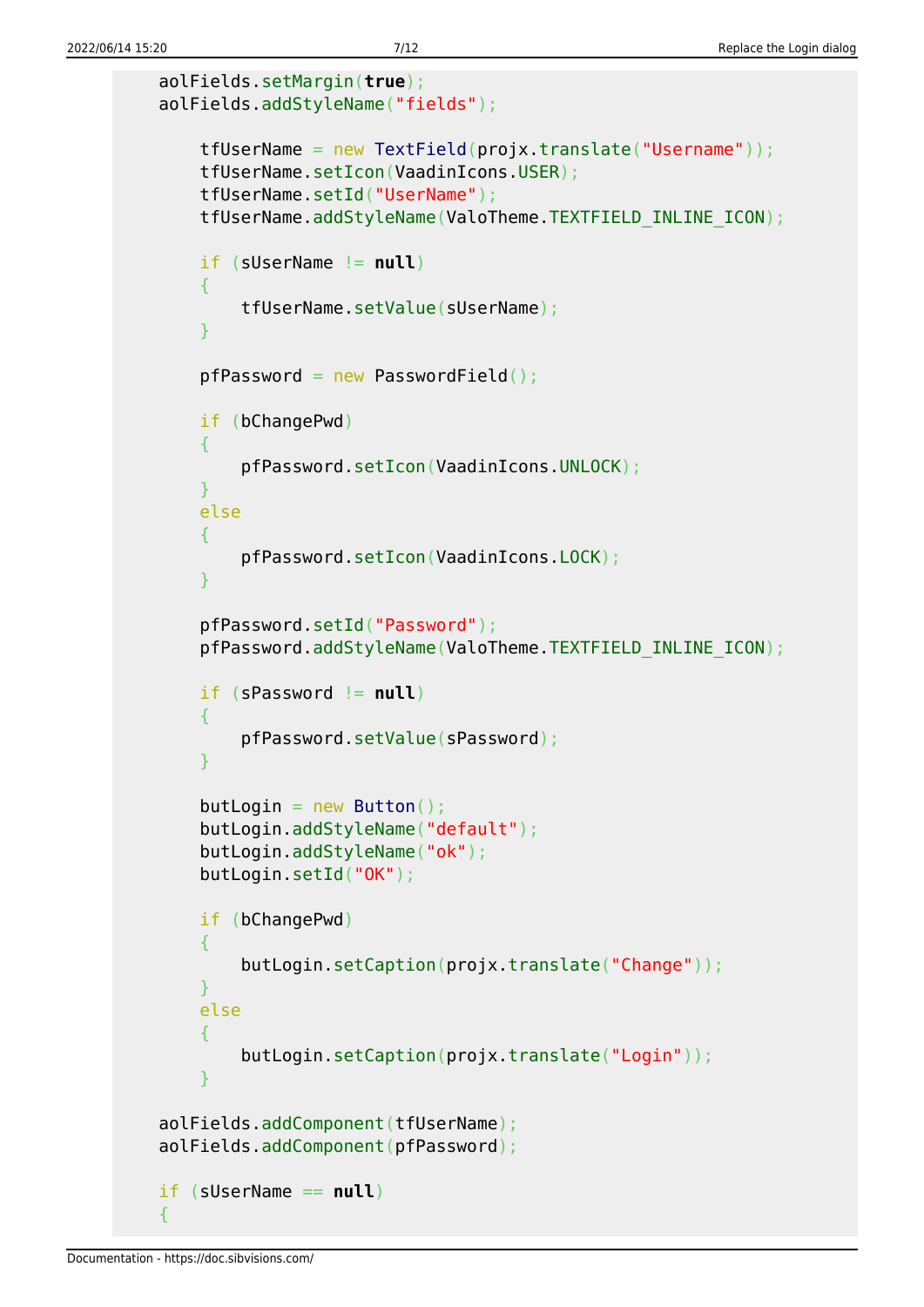```
 tfUserName.focus();
     }
     else
     {
         pfPassword.focus();
     }
     //-----------------------------------------------------------------
-----------
     // New Password and Confirm Password
     //-----------------------------------------------------------------
-----------
     AbstractOrderedLayout aolPasswordFields;
     if (bChangePwd)
     {
         lblTitle.setValue(projx.translate(CHANGE_PASSWORD));
         pfPassword.setCaption(projx.translate("Old Password"));
         if (bMini)
 {
             aolPasswordFields = new VerticalLayout();
 }
         else
 {
             aolPasswordFields = new HorizontalLayout();
 }
         aolPasswordFields.setSpacing(true);
         aolPasswordFields.setMargin(true);
         aolPasswordFields.addStyleName("fields");
         aolPasswordFields.addStyleName("passwordfields");
        pfNewPassword = new PasswordField(projx.translate("NewPassword"));
         pfNewPassword.setId("PasswordNew");
         pfNewPassword.setIcon(VaadinIcons.LOCK);
         pfNewPassword.addStyleName(ValoTheme.TEXTFIELD_INLINE_ICON);
         if (sNewPassword != null)
 {
              pfNewPassword.setValue(sNewPassword);
 }
         pfPassword.focus();
        pfConfigurationPassword = new PasswordField(projx.transpose ("Configuration)Password"));
```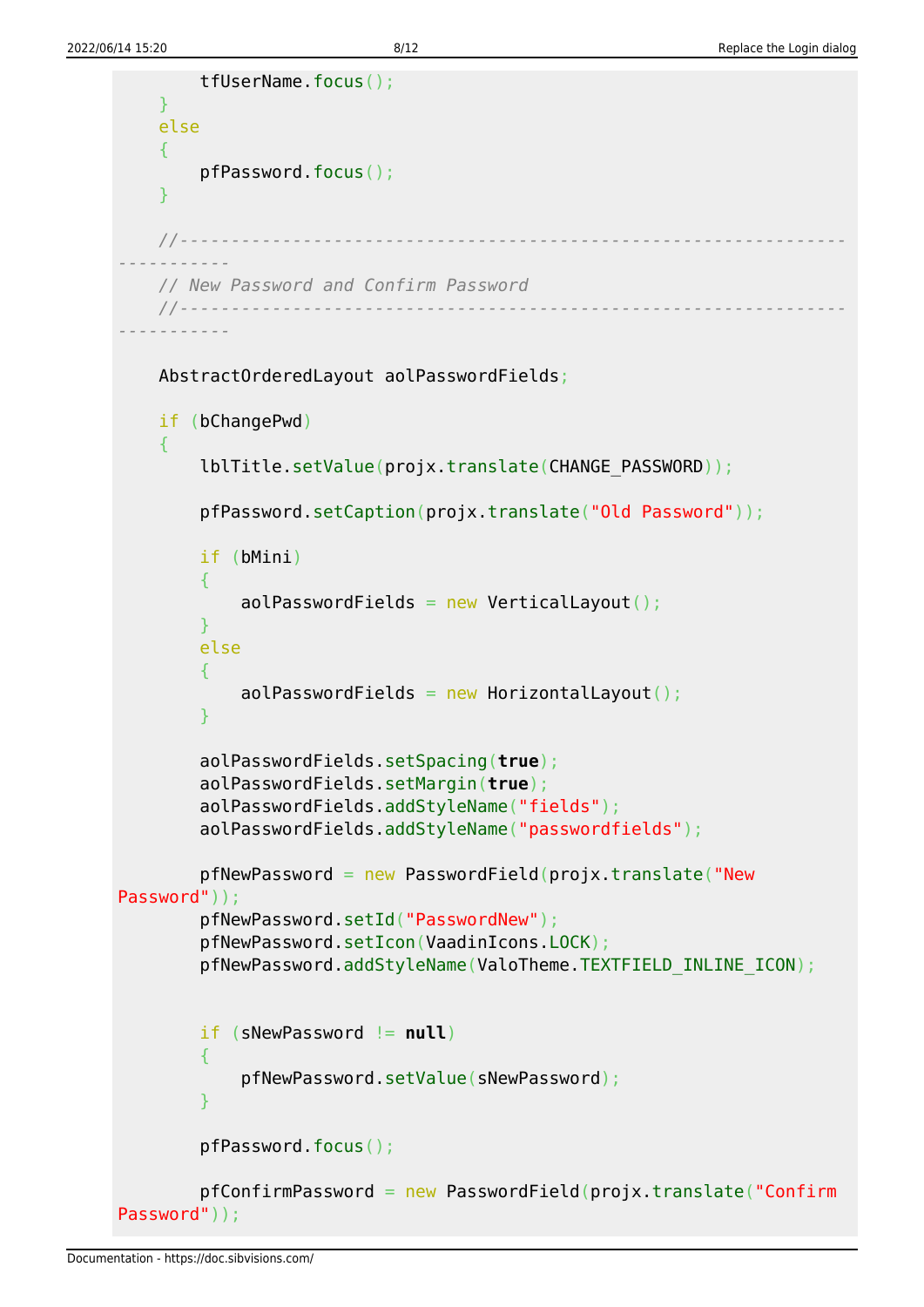```
 pfConfirmPassword.setId("PasswordConfirm");
        pfConfirmPassword.setIcon(VaadinIcons.LOCK);
pfConfirmPassword.addStyleName(ValoTheme.TEXTFIELD_INLINE_ICON);
        AbstractOrderedLayout aolButtons;
        if (bMini)
 {
           aolButtons = new HorizontalLayout();
            aolButtons.addStyleName("nopadding");
            aolButtons.setSpacing(true);
            aolButtons.setMargin(false);
            aolButtons.setSizeFull();
 }
        else
 {
           aolButtons = aolPasswordFields;
 }
       Button(proix.transpose("Cancel")); butCancel.addStyleName("default");
        butCancel.addStyleName("cancel");
        butCancel.setId("Cancel");
        aolPasswordFields.addComponent(pfNewPassword);
        aolPasswordFields.addComponent(pfConfirmPassword);
        aolButtons.addComponent(butLogin);
        aolButtons.setComponentAlignment(butLogin,
Alignment.BOTTOM_LEFT);
       Label Label(projx.translate("or"),
ContentMode.HTML);
        lblOr.addStyleName("or");
        if (!bMini)
 {
           aolButtons.addComponent(lblOr);
            aolButtons.setComponentAlignment(lblOr,
Alignment.BOTTOM_LEFT);
 }
        aolButtons.addComponent(butCancel);
        if (bMini)
 {
            aolButtons.setComponentAlignment(butCancel,
Alignment.BOTTOM_RIGHT);
 }
        else
 {
```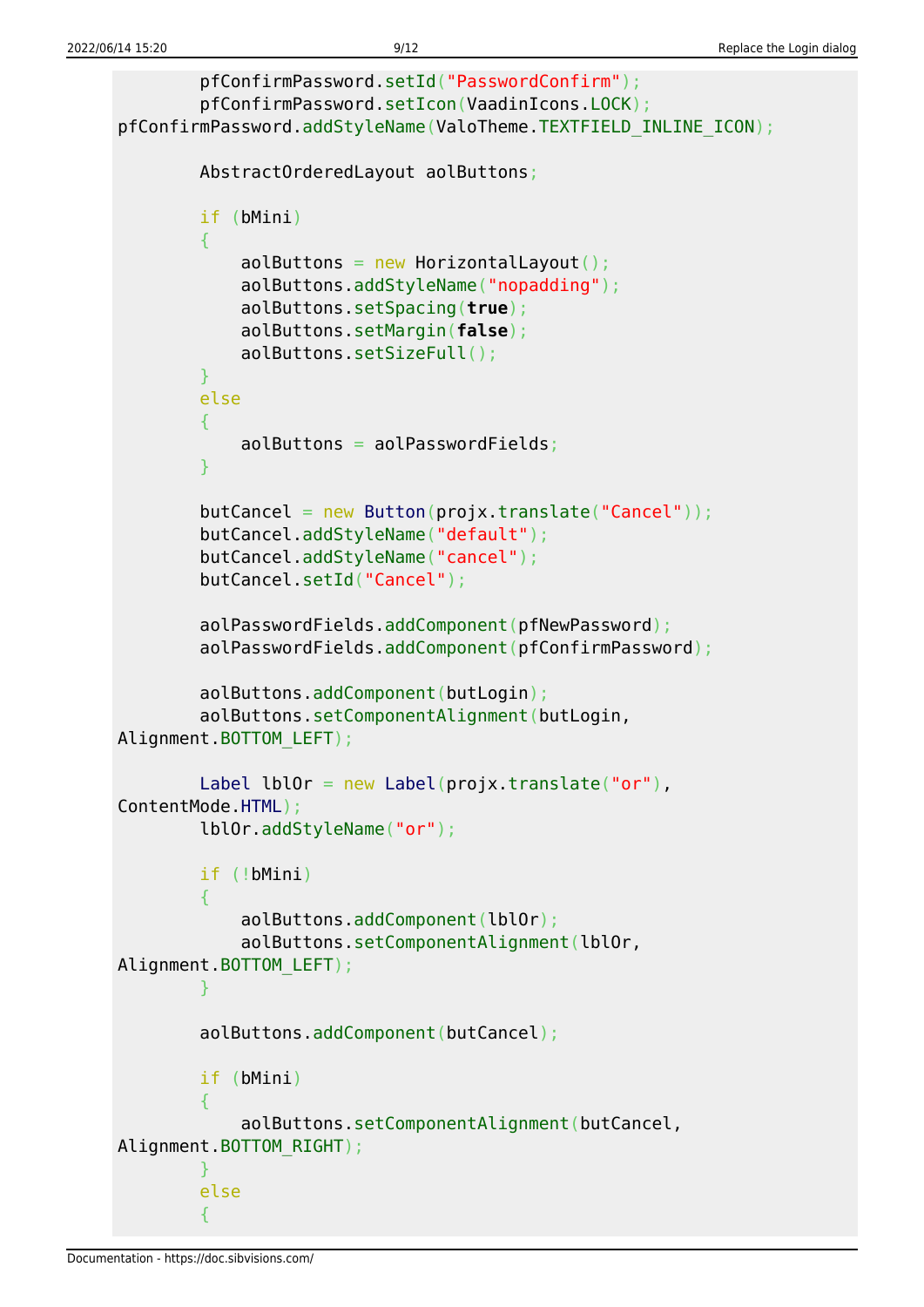```
 aolButtons.setComponentAlignment(butCancel,
Alignment.BOTTOM_LEFT);
 }
        if (aolButtons != aolPasswordFields)
 {
            aolPasswordFields.addComponent(aolButtons);
 }
        if (projx.isConnected())
 {
            lblInfo.setValue(projx.translate("Please enter and confirm
the new password."));
            tfUserName.setEnabled(false);
        }
        else
       \sqrt{2} if (projx.isForceChangePassword())
\{ lblInfo.setValue(projx.translate("Please enter and
confirm the new password."));
               tfUserName.setEnabled(false);
               pfPassword.setEnabled(false);
 }
            else
\{ lblInfo.setValue(projx.translate("Please enter your
username and passwords."));
 }
 }
       ShortcutListener sclEsc = new
ShortcutListener(projx.translate("Cancel"), KeyCode.ESCAPE, null)
 {
            public void handleAction(Object pSender, Object pTarget)
\{ doCancel();
 }
        };
        butCancel.addClickListener(new ClickListener()
 {
            public void buttonClick(ClickEvent event)
\{ doCancel();
 }
        });
        butLogin.addShortcutListener(sclEsc);
```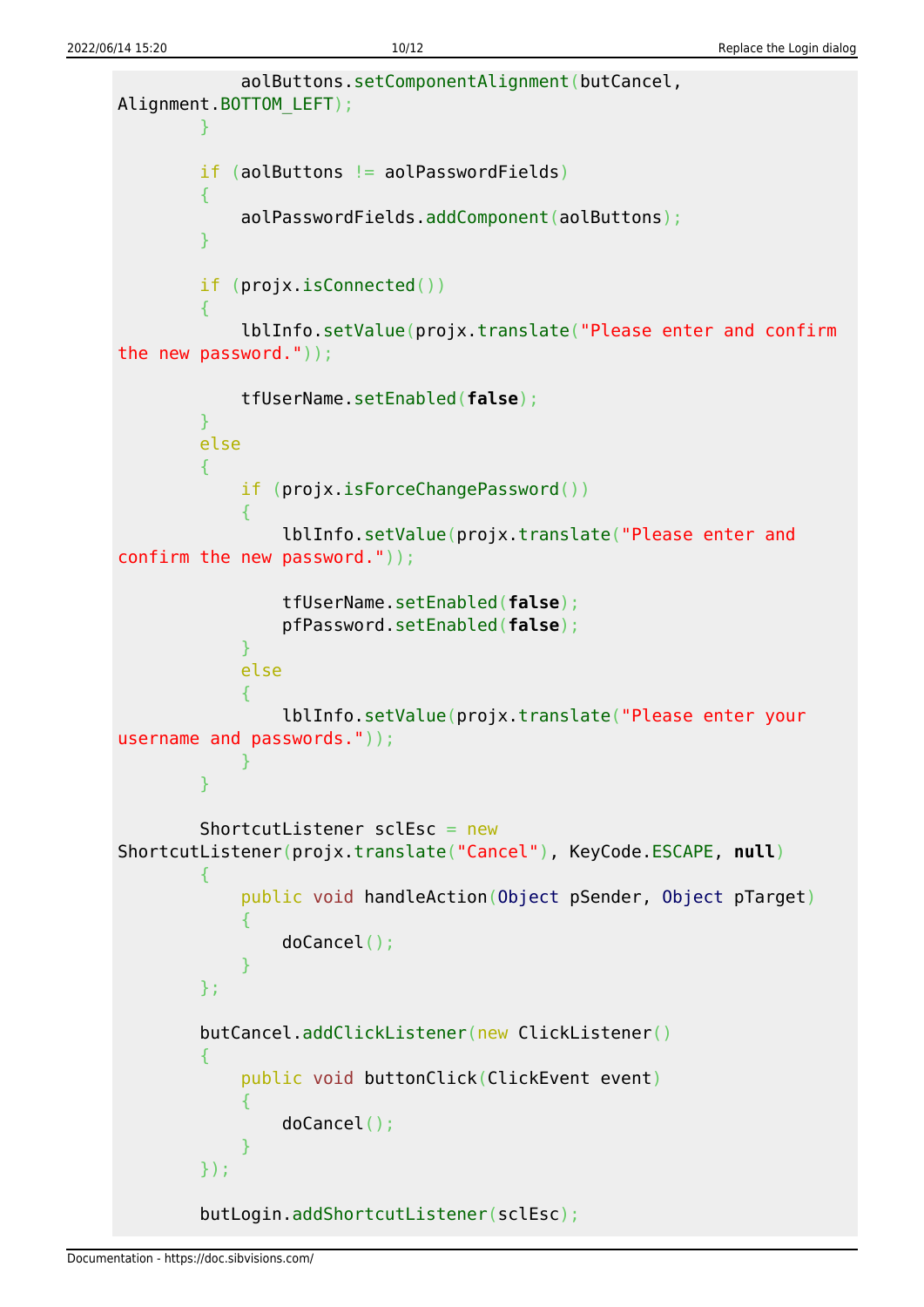```
 }
     else
     {
         pfPassword.setCaption(projx.translate("Password"));
         lblTitle.setValue(projx.translate(WELCOME));
         lblInfo.setValue(projx.translate("Please enter your username
and password."));
         pfNewPassword = null;
         pfConfirmPassword = null;
         aolFields.addComponent(butLogin);
         aolFields.setComponentAlignment(butLogin,
Alignment.BOTTOM_LEFT);
         aolPasswordFields = null;
     }
     //-----------------------------------------------------------------
-----------
     // ALL together
     //-----------------------------------------------------------------
-----------
     cslayLoginPanel.addComponent(vlayLabels);
     cslayLoginPanel.addComponent(aolFields);
     if (aolPasswordFields != null)
    {
         cslayLoginPanel.addComponent(aolPasswordFields);
     }
     ((CssLayout)winLogin.getContent()).addComponent(cslayLoginPanel);
     //-----------------------------------------------------------------
   -----------
     // Event handling
     //-----------------------------------------------------------------
-----------
     ShortcutListener sclEnter = new
ShortcutListener(projx.translate("Login"), KeyCode.ENTER, null)
     {
         public void handleAction(Object pSender, Object pTarget)
 {
              doOk();
 }
     };
```